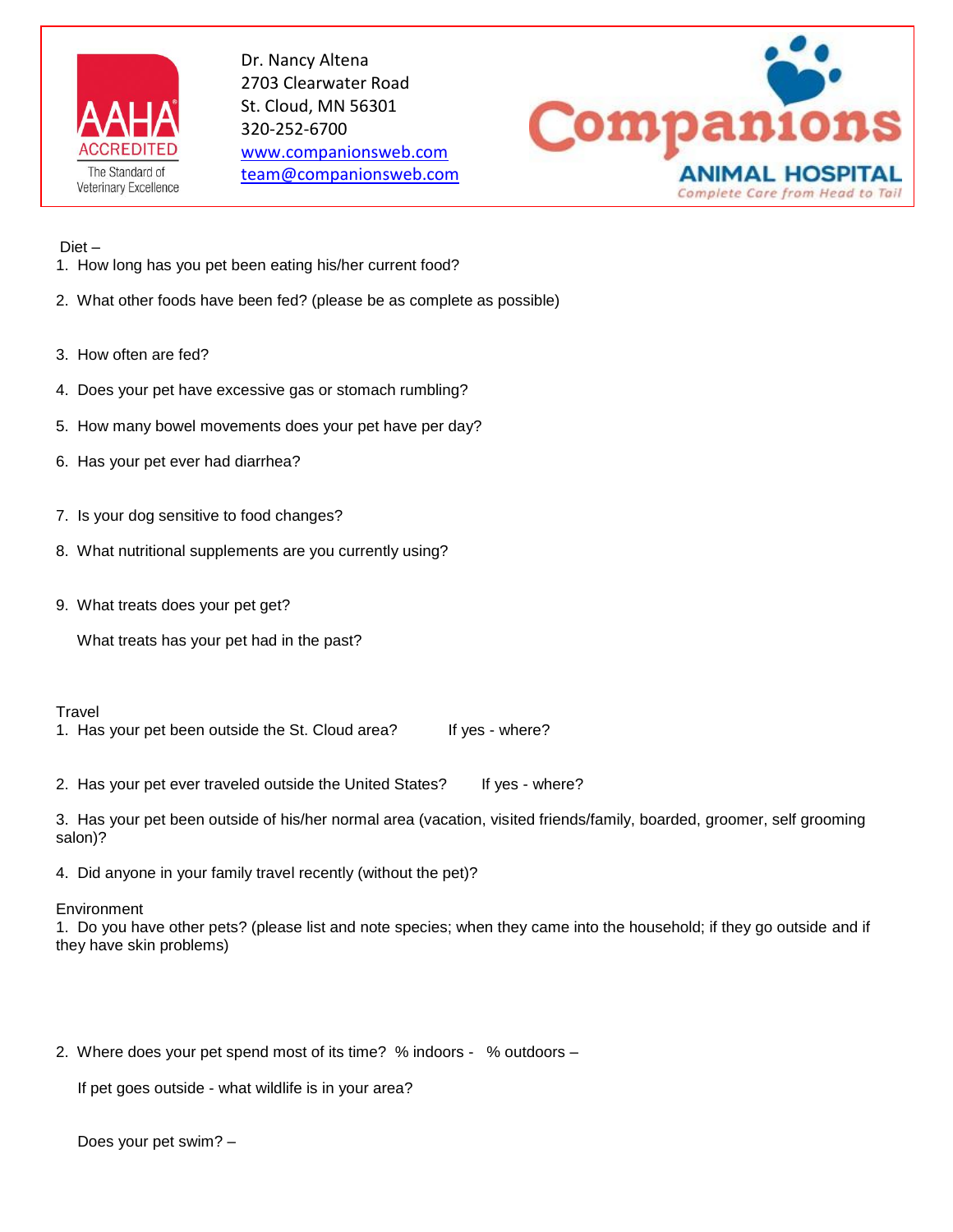3. What type of heat is in your house?

Have you recently moved?

- 4. Do any people in the household have a skin problem?
- 5. Is your pet on any flea control products?
- Are the other pets on flea control products?
- 6. Is your pet on any monthly Heartworm preventative which one?

Which months do you give it?

7. Does your home have a humidifier?

An air conditioner?

- 8. What is your pets bedding made of?
- 9. What kind of carpeting do you have?
- 10. How often do you bathe your pet?

What shampoo and/or conditioner are used?

## Problem

1. What is the primary problem as you see it?

Has there been a change in behavior since the problem started?

- 2. Do any relative of your pet have similar problems?
- 3. When did this problem start?

When the problem first began, where on the body did it first start?

- 4. Were there any prior skin problems in this pet?
- 5. When the problem first began, what did the skin look like?

How has that changed?

- 6. Is the pet itchy?
- 7. Does it lick, bite, scratch or chew any particular areas of it's body?
- 8. Is there a time of day when your pet is more itchy?